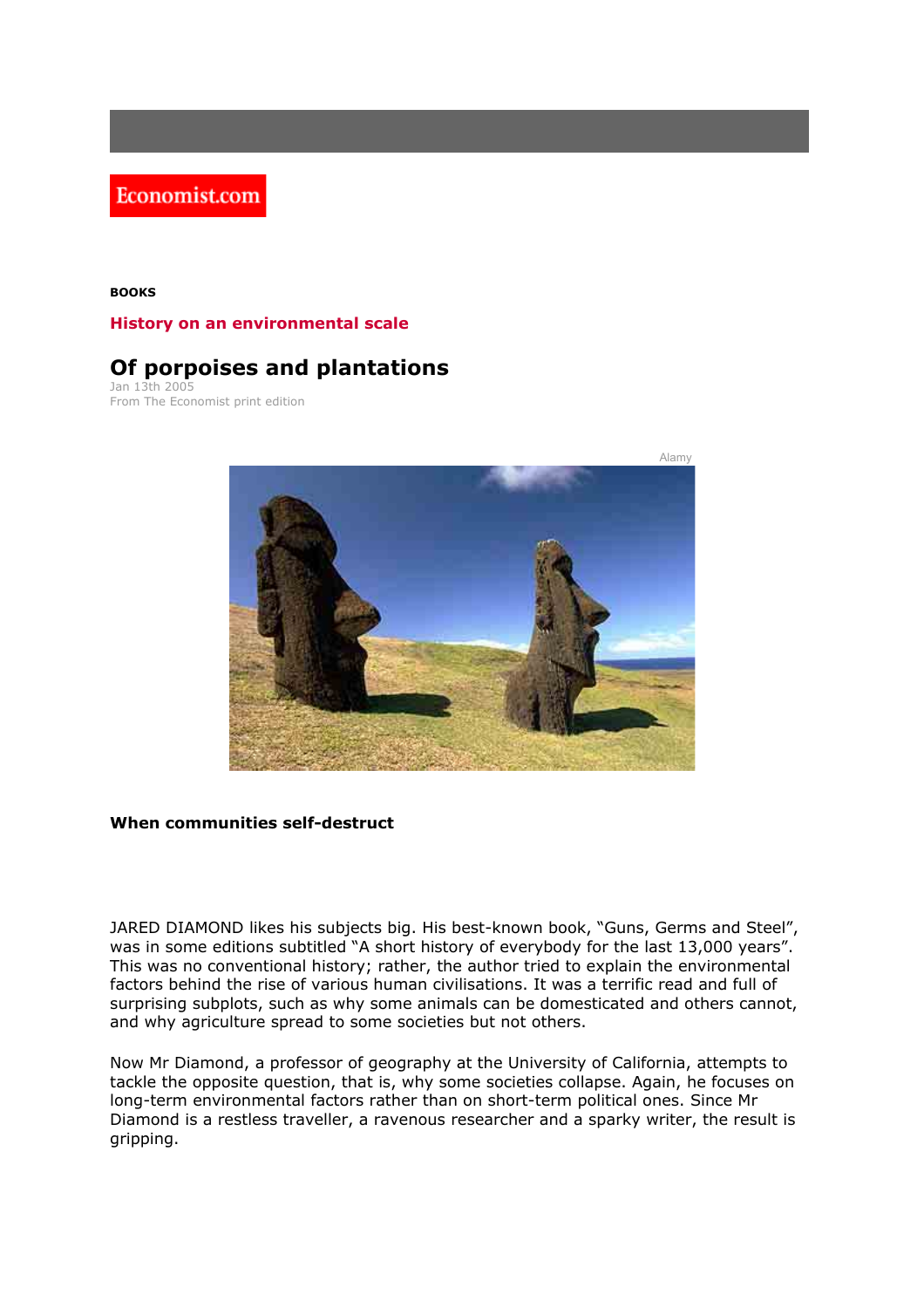Among the collapses, he describes the civilisation of Easter Island three centuries ago, whose fall, he argues convincingly, was caused largely by deforestation. Transporting and erecting those extraordinary stone statues required a lot of wood. The early Easter Islanders also used wood to cook their food, cremate their dead and build large canoes. As the population grew, they cut down the big trees.

The ecosystem was wrecked. The soil was rendered infertile, and, with no big logs left with which to build seaworthy craft, the islanders had no means of escape. They could not even paddle far enough out to catch porpoises, which had been a chief source of protein. They ate their land birds to extinction and then they starved. Wars erupted, in which the victors ate the vanquished. A popular insult at the time, apparently, was: "The flesh of your mother sticks between my teeth."

The circumstances of a dry, windblown and isolated Pacific island are unusual, yet Mr Diamond finds other examples of poor environmental stewardship that led to calamity, or at least contributed to it. In Rwanda, where the conventional (and certainly correct) account of the genocide of 1994 is that extremist politicians goaded Hutus to kill Tutsis, Mr Diamond notes that mass killing occurred even in an area where there lived only a single Tutsi.

That lone Tutsi was killed, but so too were 5% of the Hutus in this area of 2,000 inhabitants, by other Hutus. Why? Part of the explanation must lie with Rwanda's overpopulation. Although the country is less densely peopled than, say, Belgium, it has more mouths to be fed by subsistence farming without modern tools.

The homogeneous Hutu area that Mr Diamond describes was especially cramped. All farmland was occupied, and practically everyone was hungry. Uneducated young men could not leave home, set up their own farms, marry and settle down, because space was lacking. Between 1988 and 1993 the proportion of young men living at home with their parents rose from 71% to 100%. That is, not one man in his 20s was selfsupporting. To put it mildly, this created tensions. Conflicts between neighbours were common. When the genocide began and normal rules were put on hold, many of these listless young men murdered their richer neighbours, in the hope of seizing their land or cows.

One of the appealing things about this book is that Mr Diamond does not overstate his case for dramatic effect. He does not argue, as some have done, that overpopulation leads inevitably to genocide. He stresses the culpability of the Rwandan politicians who, to crush a Tutsi-led insurrection, imported tens of thousands of machetes and orchestrated the mass murder of Tutsis. He understands that they could have chosen to tackle their problems in a less evil manner. His point is merely that when people are starving because they do not have enough land, it is surely easier to persuade them to kill their neighbours.

Another appealing aspect is that although Mr Diamond is patently alarmed about the state of the world, he believes that things will come right in the end. This "cautious optimism", as he calls it (though too cautious for this reviewer), is informed by a wideranging study of societies that have figured out how to manage their environments sustainably.

His account of how deforestation was reversed in 17th-century Japan, for example, is a heartening case. Because the country was politically stable, the shoguns were able to plan for the long term. They imposed sensible regulations as to who could fell how many trees and how much they should pay for the privilege. They encouraged commercial replanting. And they also enforced something like property rights over farmland and fisheries, thus avoiding a tragedy of the commons.